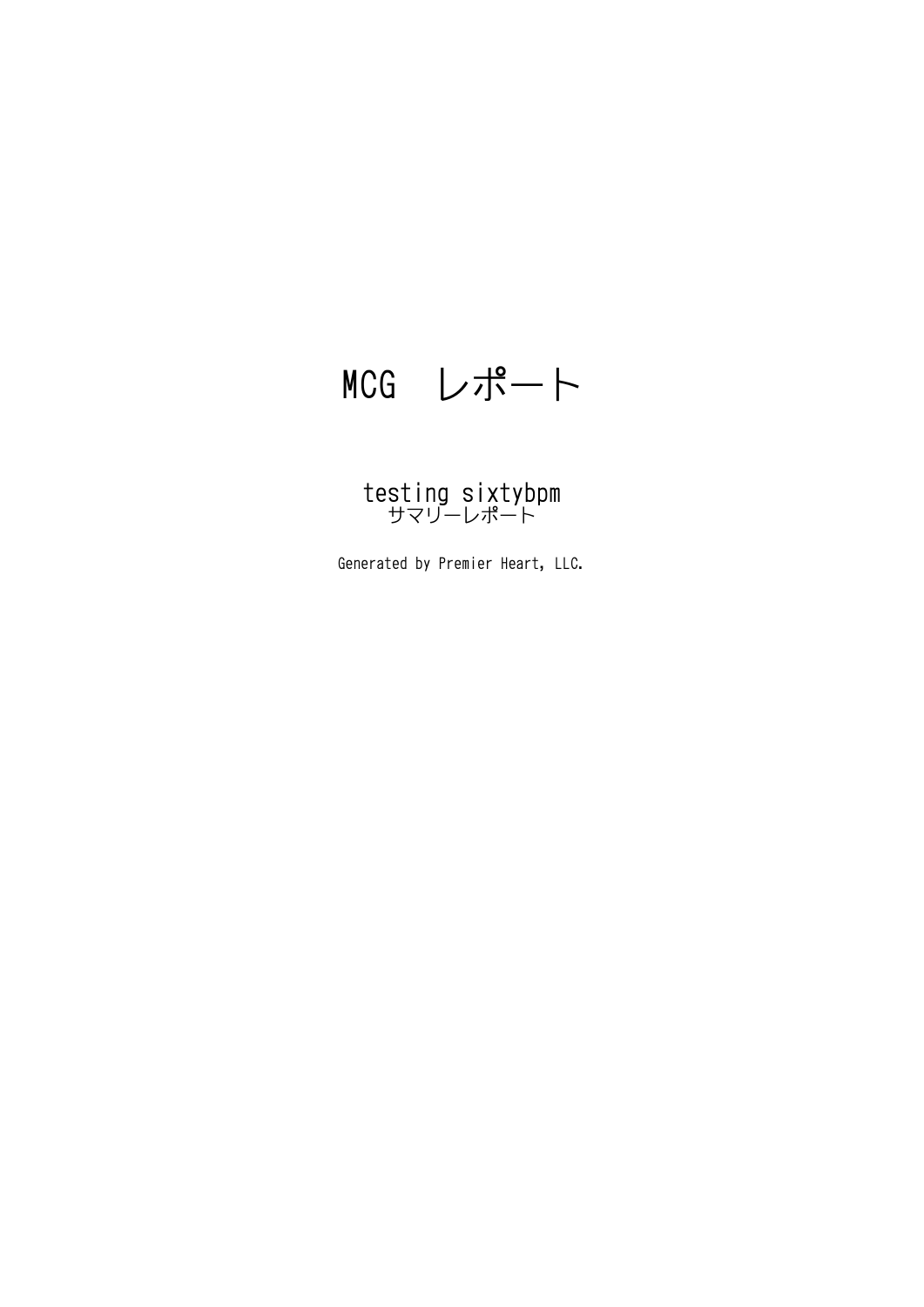## MCG レポート testing sixtybpm 目次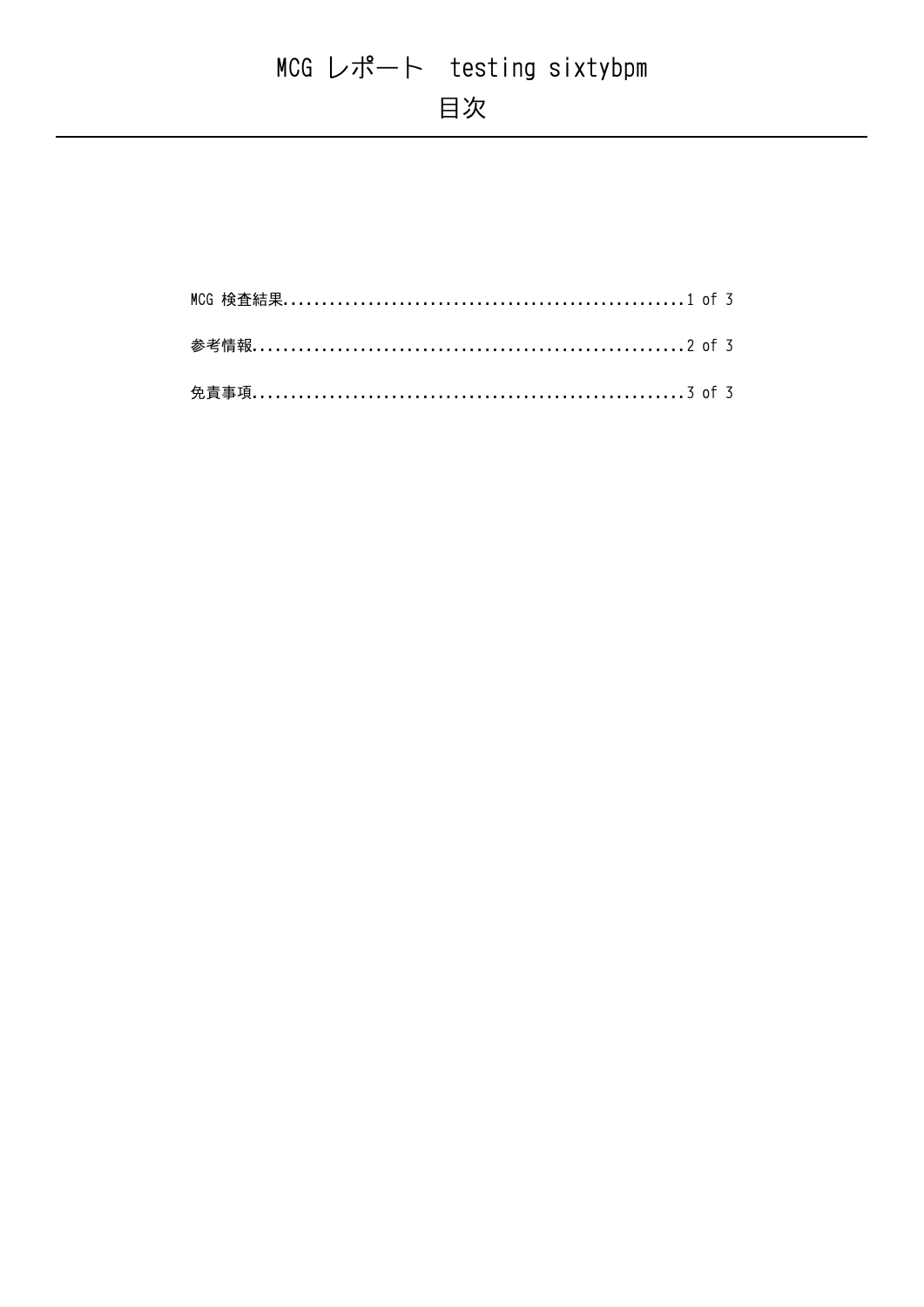

testing sixtybpm ID:

MCGID: 458984 氏名: testing sixtybpm 性別: 男性 年齢: 80

### MCG 検査結果

#### Ischemia Results (虚血結果)

| 検査ID     | 検査日                       | ECGクオリティー 局所的 |      | 広範囲  | スコア |
|----------|---------------------------|---------------|------|------|-----|
| 12267009 | 2009-02-20 12:22:39 -0500 | Good          | None | None | 00  |

Local Ischemia (限定的な虚血/局所虚血)

中位または遠位、末梢の一枝又は二枝の冠動脈疾患による限定的又は斑状の心筋虚血

Global Ischemia (広範囲虚血)

近位の太い冠動脈疾患による広範囲な心筋虚血(通常、2枝以上の血管が病的状態)、そして/または、心筋全体に影響を及ぼす細小血管疾患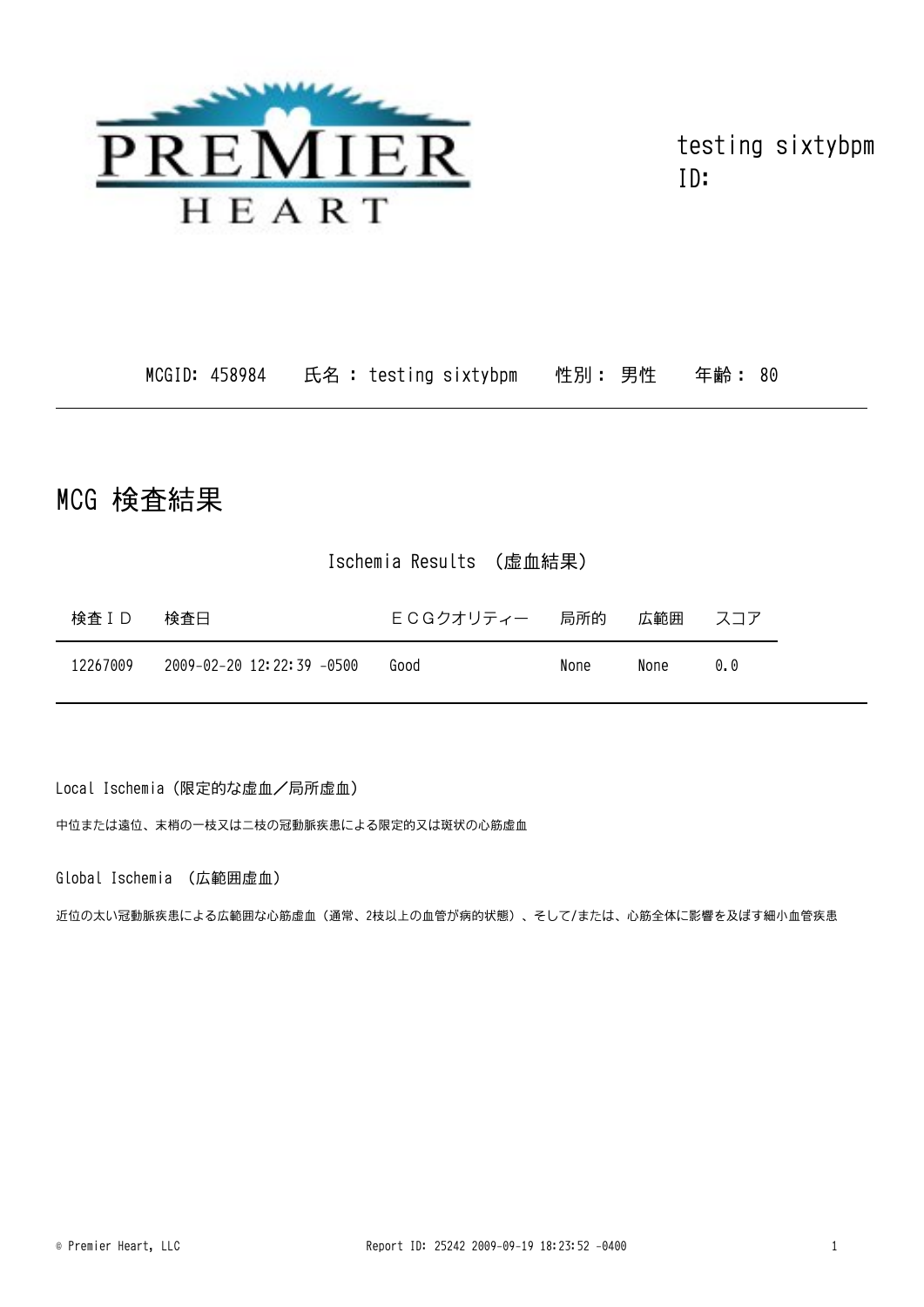### Suggestions (参考情報)

Disease severity (参考重度):

| 参考重度<br>検査 ID 検査日 |
|-------------------|
|-------------------|

12267009 2009-02-20 12:22:39 -0500 0.0: None

Disease Severity Range(参考重症度範囲):

 $0 = x$  No disease burden(無症状)  $0 < x < 2$  Mild disease burden(軽度)  $2 < x < 4$ Moderate disease burden (中等度) 4 < x <= 5.5 Level 1 severe (moderately Severe) /参考重度ベル1 5.5 < x <= 7.5 Level 2 severe (Severe) / 参考重度レベル2 7.5 < x <= 15 Level 3 severe (very severe) / 参考重度レベル3  $15 < x$ Level 4 severe (Extremely Severe) / 参考重度レベル4

Pathological Conditions (病的状態):

Myocardial Damage 心筋障害 Ventricular Hypertrophy 心室肥大 Cardiomyopathy 心筋症vararomyopathy 心动症<br>Pulmonary Heart Disease 肺性心 ratmonar, neart biocace 加圧er<br>Fihrillation (likely atrial) 細動 (おそらく心戸性) Ventricular arrhythmia 心室性不整脈 □Myocarditis or Myocardial Inflammation 心筋炎又は心筋炎症

Rheumatic Heart Disease or remnants thereof リュウマチ性心疾患又はその残存 Congenital Heart Disease or remnants thereof 先天性疾患又はその残存

Pathological Conditions (生理病理学的状態):

■Myocardial remodeling ~心筋リモデリング Decreased myocardial compliance. 心筋コンプライアンスの低下。原因は虚血、心室肥大、後負荷増加、全身性高血圧などIncreased myocardial compliance. 心筋コンプライアンスの増加。原因は虚血、心筋炎、構造奇形、心筋症などDecreased ejection fraction. 駆出率低下心拍出量の低下 Bradycardia 徐脈 Tachycardia 頻脈 Acute Power Failure. 急性駆出力不全。原因は虚血性心疾患、ポンプ機能不全、需給不均衡などの状態による Global asynchrony 全体的非同期(IIがV5に後れる Regional or localized asynchrony 限局的非同期

Disclaimer: 免責事項

This section contains comments and suggested diagnoses or conditions which require rigorous clinical validation. These suggestions and comments should be considered expert opinions and not a definitive diagnosis.

<sub>3589</sub>sections and comments shoutd *b*.<br>参考情報<br>定関しては、厳密な臨床的検討が必要<br>定診断でけかいことご理解願います に関しては、厳密な臨床的検討が必要なコメント、推奨する診断、状態も含まれておりますが、これらは専門医の参考情報として扱うべきで、確